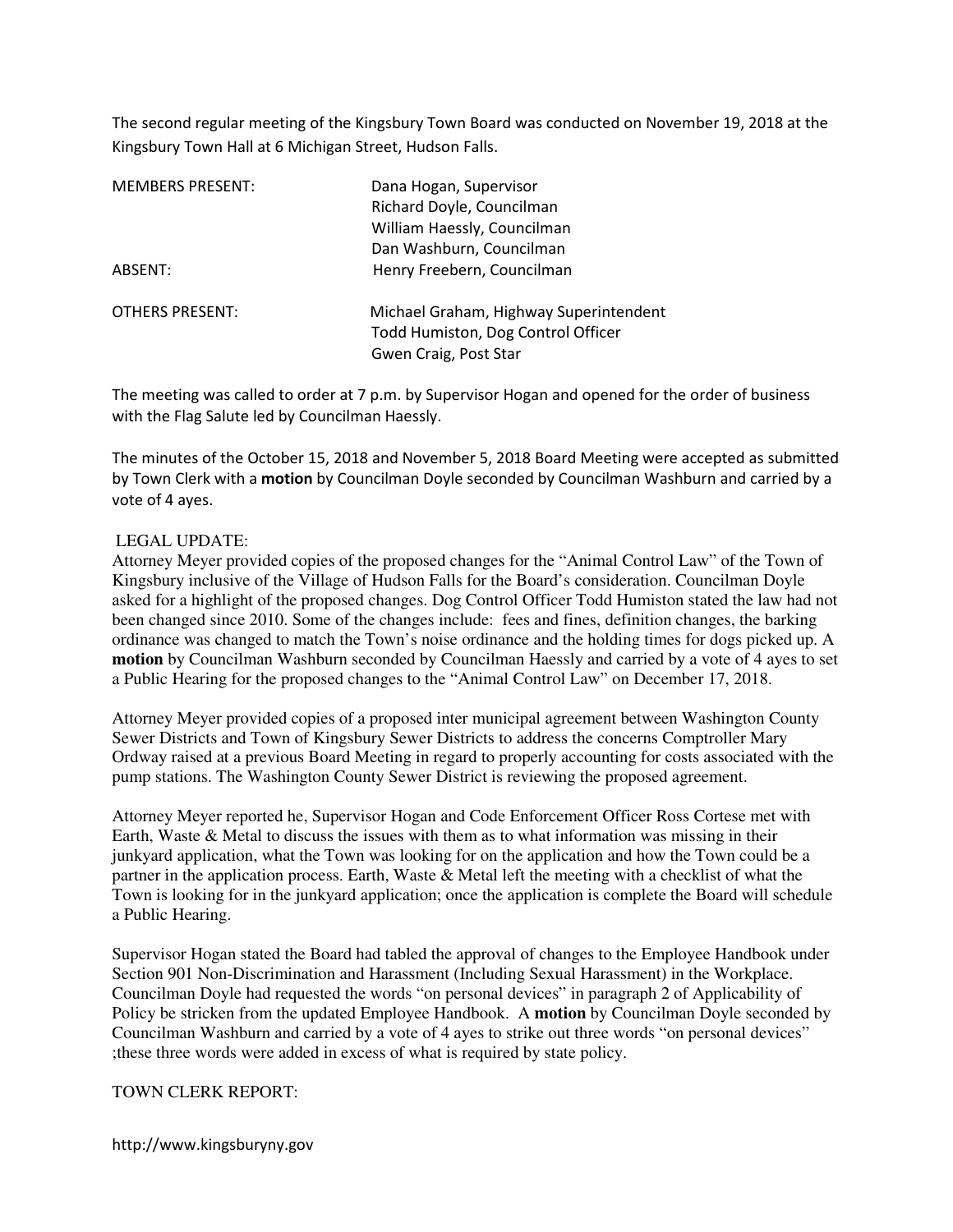The Board would like the Town Clerk to publish a request for legal services in the Post-Star for one day.

Tax Collection Report:

| TO:                              | Supervisor Hogan                                                     |
|----------------------------------|----------------------------------------------------------------------|
|                                  | Councilman: Doyle, Freebern, Haessly & Washburn                      |
| FROM:                            | Tax Collector: Cynthia A. Bardin                                     |
| SUBJECT:                         | 2018 - 19 Hudson Falls Central School District School Tax Collection |
| DATE:                            | November 12, 2018                                                    |
| <b>Bank Interest for October</b> | \$24.14                                                              |
| <b>Penalties Collected</b>       | \$6,169.63                                                           |
| <b>Return Check Fees</b>         | \$20.00                                                              |
| Total Paid to Supervisor:        | \$6,213.77                                                           |
| Total September & October        | \$7.104.22                                                           |

Town Clerk reported the Town had adopted a family for Christmas; three sisters, 9-year old twins and a 10-year old.

Town Clerk received a call from Kendra Kostek of NYSERDA. They are interested in attending a Board Meeting on December 3, 2018, the Town Clerk will contact her to make arrangements.

## DOG CONTROL REPORT:

Tod Humiston will contact the DA"s office to see if they had any input in regard the proposed additions to the Animal Control Local Law .

# HIGHWAY SUPERINTENDENT REPORT:

Michael Graham reported things are well; they survived the first storm.

Mr. Graham stated the Christmas lights put up by the Town are 50 years old; each year it is getting harder to find replacement lights for them. He would like to purchase new lights after the season when they are on sale.

## COUNCILMAN REPORT:

Councilman Haessly stated the parking lot near the Court Room is very dark: could we install some lighting. Superintendent Graham will look into some lighting.

Councilman Doyle asked the status of the parking lot for the court. Supervisor Hogan will send a message to Court Clerk Laura Barody and Justice Keenan for information about the JCAP Grant.

## SUPERVISOR REPORT:

 Supervisor Hogan reported the Washington County Budget passed, highlights being a balanced budget, half a million dollars to be placed in the Capital Reserve Fund, less reliance on the fund balance and they stayed under the tax cap with a 2.02% increase.

## WRITTEN REPORTS:

A **motion** by Councilman Doyle seconded by Councilman Washburn and carried by a vote of 4 ayes to accept the Assessor Sales Report.

A **motion** by Councilman Doyle seconded by Councilman Haessly and carried by a vote of 4 ayes to enter into an executive session at 7:33 pm to discuss a potential legal matter that may arise.